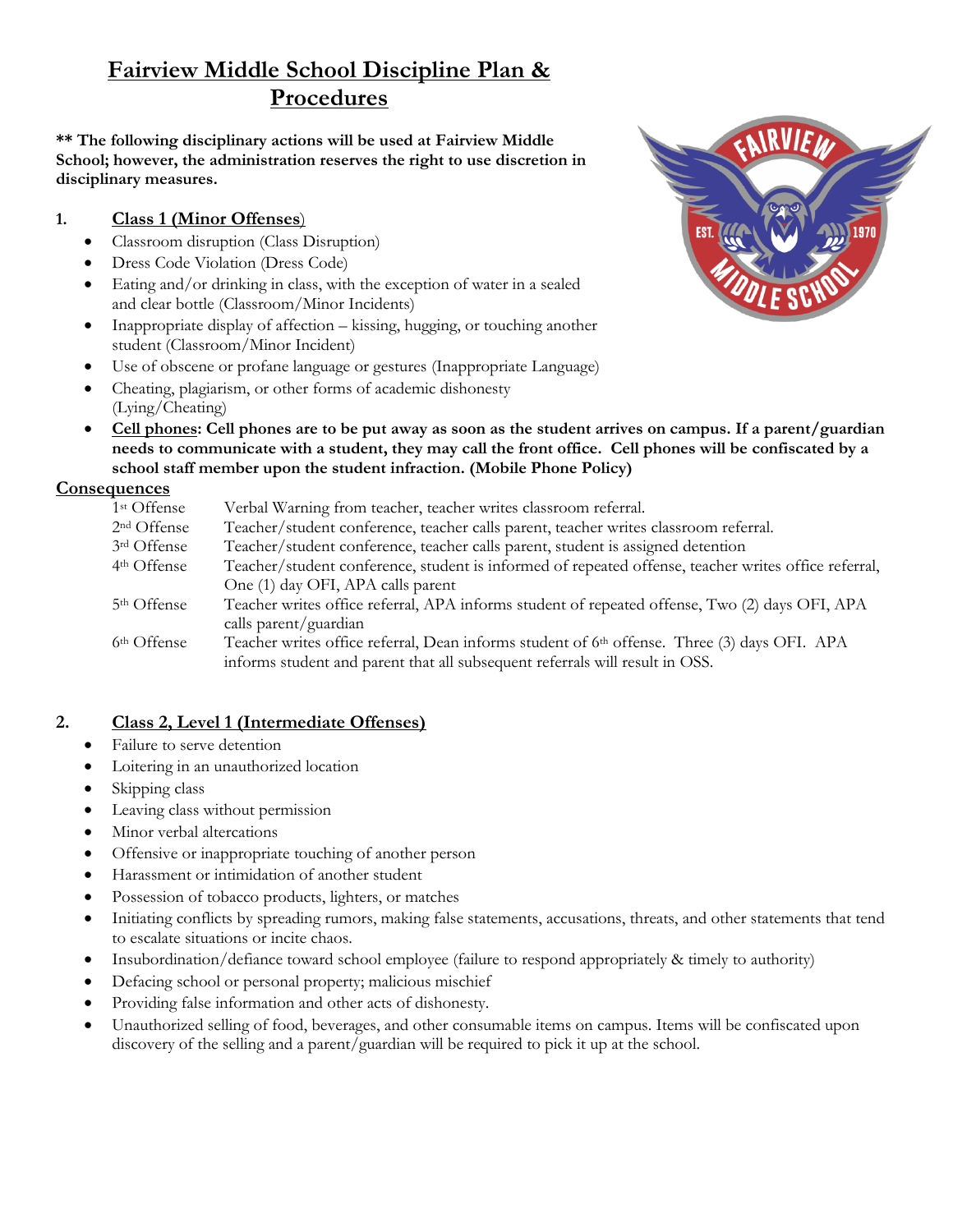#### **Consequences**

| 1st Offense | Teacher writes referral, APA assigns 1-day OFI, calls parent/guardian                              |
|-------------|----------------------------------------------------------------------------------------------------|
| 2nd Offense | Teacher writes referral, APA assigns 2-days OFI, calls parent/guardian and guidance counselor is   |
|             | informed                                                                                           |
| 3rd Offense | Teacher writes referral, APA assigns 3-days OFI, calls parent/guardian                             |
| 4rd Offense | Teacher writes referral, APA assigns 1-day OSS, calls parent/guardian                              |
| 5th Offense | Teacher writes referral, APA assigns 3-day OSS, calls parent/guardian                              |
| 6th Offense | Teacher writes referral, APA assigns 5-day OSS and informs parents and student that all subsequent |
|             | referrals will result in 10-day OSS and may include a referral to alternative education facility   |

#### **3. Class 2, Level 2 (Intermediate Offenses)**

- Verbal threat of bodily harm to another student
- Gross Insubordination (failure to comply to directions given by Administration)
- Stealing, theft, or possession of stolen merchandise
- Possession of a sharp instrument such as a knife, for which there is no intended purpose
- Gambling, playing cards, pitching coins
- Unauthorized use of school property (computers, AV, or PE equipment, etc.)
- Trespassing; entering or remaining on school property without authorization during non-school hours.
- Preventing school employees from performing their duty (preventing fight break ups, etc.)
- Filming of altercations and/or other inappropriate behaviors (including unauthorized posting online of such incidents)
- Destruction of school or personal property (Restitution Required)
- Trespassing on another campus
- Possession, transmission, sharing or viewing of pornography or other inappropriate material
- Leaving school grounds without authorization

#### **Consequences**

| 1st Offense | Teacher writes referral, APA confers with student, assigns 3-day OSS, calls parent/guardian, and        |
|-------------|---------------------------------------------------------------------------------------------------------|
|             | informs Guidance Counselor                                                                              |
| 2nd Offense | Teacher writes referral, APA confers with student, assigns 5-day OSS, calls parent/guardian, and        |
|             | informs Guidance Counselor                                                                              |
| 3rd Offense | Teacher writes referral, APA confers with student, assigns 10-day OSS, calls parent/guardian,           |
|             | informs student and parent/guardian that all subsequent referrals will result in 10-day OSS or referral |
|             | to an alternative educational facility.                                                                 |

#### **4. Class 2, Level 3 (Intermediate Offenses)**

- Distribution, possession or use of any controlled substance, illegal drugs (including alcohol and vaporizers), or paraphernalia.
	- o If a student is caught vaping or is in possession of a vaping device, they will be given the opportunity to register in a Tobacco & Nicotine Citation Course, as a means to waive up to half of the mandatory suspension
- Criminal mischief, destruction of school or personal property in excess of \$200 (restitution required). May be referred to School Resource Deputy.
- Unjustified activation of fire alarms or extinguishers (will be referred to the School Resource Deputy).
- Inciting, participating in, leading, encouraging, and/or assisting in a major student disruption which results in property destruction or damage or causes personal injury
- Fighting (Involvement in a physical confrontation in which the participant either initiated the fight or failed **to take advantage of an opportunity to avoid escalation of the incident that led to the fight). Automatic 10 day OSS will be assigned.**
- **"Slapboxing" is clearly prohibited and will be treated in the same manner as fighting.**
- Creating a hostile environment that includes harassment, physical, verbal, graphic or written conduct that is sufficiently severe, pervasive or persistent as to interfere with an individual's ability to participate in or benefit from school activities. This includes all forms of abuse based upon a person's sex, sexual preference, race, national origin, or disability, as well as all other forms of discrimination, which may be prohibited by School Board policies.
- Indecent exposure, sexual contact, or intent to engage in sexual contact on school grounds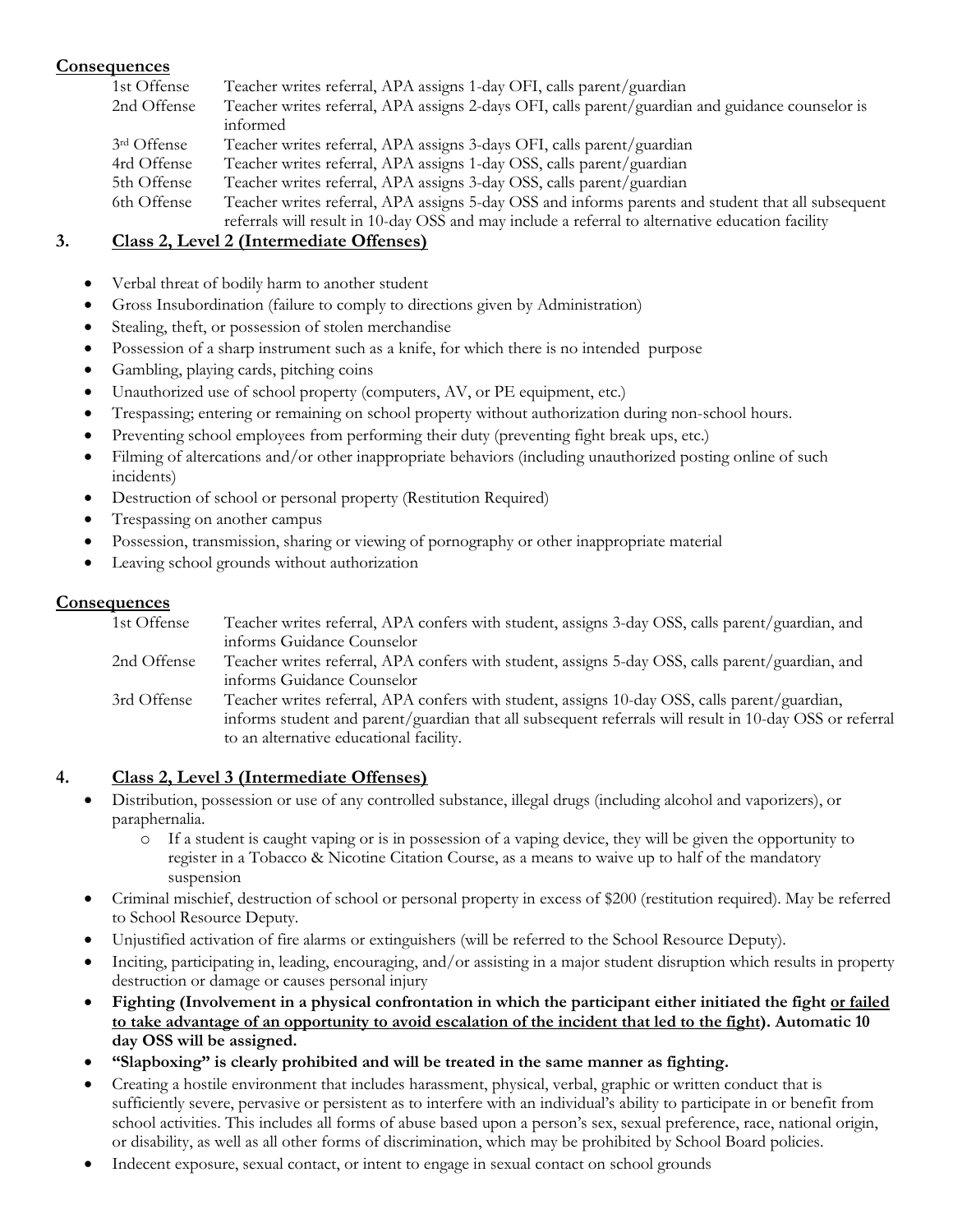Threats, harassment, or intimidation of a School District Employee.

#### **Consequences**

1st Offense Teacher writes referral, APA confers with student, assigns 5-day OSS (10 for fighting), calls parent/guardian, and informs guidance counselor 2nd Offense Teacher writes referral, APA confers with student, assigns 10-day OSS, calls parent/guardian, informs student and parent that all subsequent referrals will result in a 10-day OSS or referral to alternative educational facility

#### **\*\*A student who continually engages in Class I and II offenses, and does not positively respond to corrective measures, may be recommended to the Superintendent of Schools for expulsion.**

#### **3. Class 3 Major Offenses (ZERO TOLERANCE)**

Students who have been found to have committed the following offenses on school property, school-sponsored transportation, at school-sponsored activities, or at bus stops shall receive the most severe consequences provided for by School Board Policy.

- Possession or use of firearm
- Arson
- Aggravated battery
- Battery or aggravated battery on any School District employee
- Armed robbery
- Sexual battery
- Kidnapping or abduction
- Possession, use, or sale of any explosive device

#### **Consequences**

1st Offense Confer with School Resource Deputy, APA confers with student and informs parents, APA assigns 10-day OSS, **Recommendation of expulsion**

*The Fairview Middle School Discipline Plan is subject to revision and updating at any time throughout the school year at the discretion of administration. FOCUS Terminology Cheat Sheet*